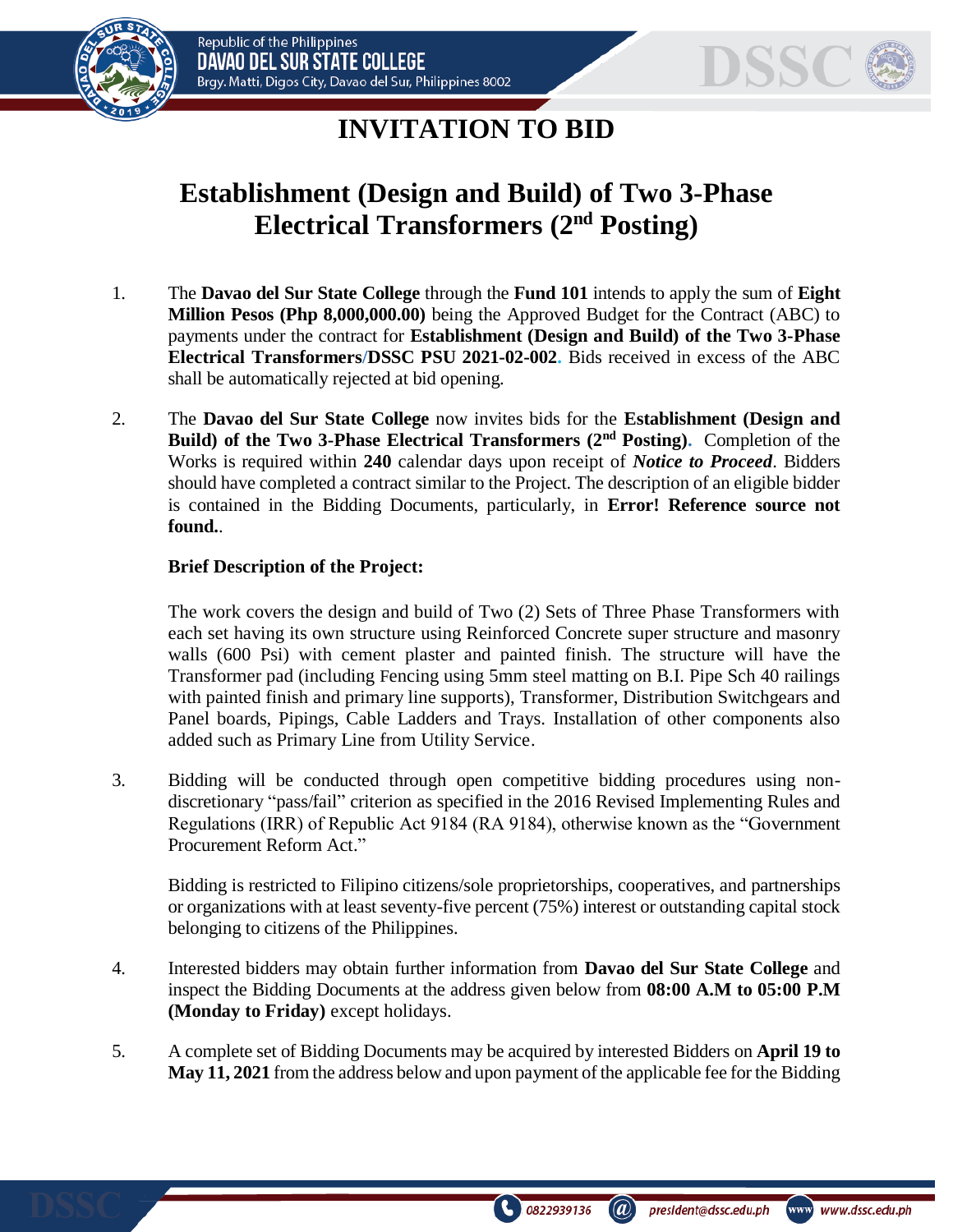

Documents, pursuant to the latest Guidelines issued by the GPPB, in the amount of **Ten Thousand Pesos (Php 10,000.00)**.

It may also be downloaded free of charge from the website of the Philippine Government Electronic Procurement System (PhilGEPS) and the website of the Procuring Entity*,*  provided that bidders shall pay the applicable fee for the Bidding Documents not later than the submission of their bids.

Bidders shall pay the applicable fee for the Bidding Documents not later than the submission of their bids in any of the following payments options:

- Over-the-counter payment at DSSC-Cashier's office, Brgy. Matti, Digos City, Davao del Sur;
- Over-the-counter deposit at Land Bank of the Philippines (LBP) Account No. 0332-1103-65.

Prior to payment, bidders are advised to coordinate first with the BAC Chairperson, Engr. EDUARDO F. AQUINO, through mobile phone at (+63)948 270 7001 for the issuance of the "Payment Order" and instructions.

6. The **Davao del Sur State College** will hold a Pre-Bid Conference on **April 27, 2021 (01:00 P.M.)** at **Davao del Sur State College, Brgy. Matti, Digos City, Davao del Sur***,* which shall be open only to all interested parties who have purchased the Bidding Documents but limited to one (1) physically present representative per bidder only. The Pre-bid Conference is likewise accessible online via **Zoom through the following link:**

## [https://us02web.zoom.us/j/88540328438?pwd=U2dZbTV0SUtQM3dXbVZ6TmdjbzRuQ](https://us02web.zoom.us/j/88540328438?pwd=U2dZbTV0SUtQM3dXbVZ6TmdjbzRuQT09) [T09](https://us02web.zoom.us/j/88540328438?pwd=U2dZbTV0SUtQM3dXbVZ6TmdjbzRuQT09)

7. Bids must be duly received by the BAC Secretariat at the address below on or before **May 11, 2021 (12:00 P.M).** All bids must be accompanied by a bid security in any of the acceptable forms and in the amount stated in **ITB** Clause **Error! Reference source not found.**.

Bid opening shall be on **May 11, 2021 (01:00 P.M.)** at **Davao del Sur State College, Brgy. Matti, Digos City, Davao del Sur***,* which shall be accessible also online via **Zoom through the following link:**

## [https://us02web.zoom.us/j/86239070280?pwd=dHNZMXR2QVhVcE9VaE5nSGpnazVJd](https://us02web.zoom.us/j/86239070280?pwd=dHNZMXR2QVhVcE9VaE5nSGpnazVJdz09) [z09](https://us02web.zoom.us/j/86239070280?pwd=dHNZMXR2QVhVcE9VaE5nSGpnazVJdz09)

Bids will be opened in the presence of the bidders' representatives who choose to attend at the address below. **Only one (1) representative of the Bidder shall be allowed to physically attend in the opening of bids**. Late bids shall not be accepted.

8. The **Davao del Sur State College** reserves the right to reject any and all bids, declare a failure of bidding, or not award the contract at any time prior to contract award in